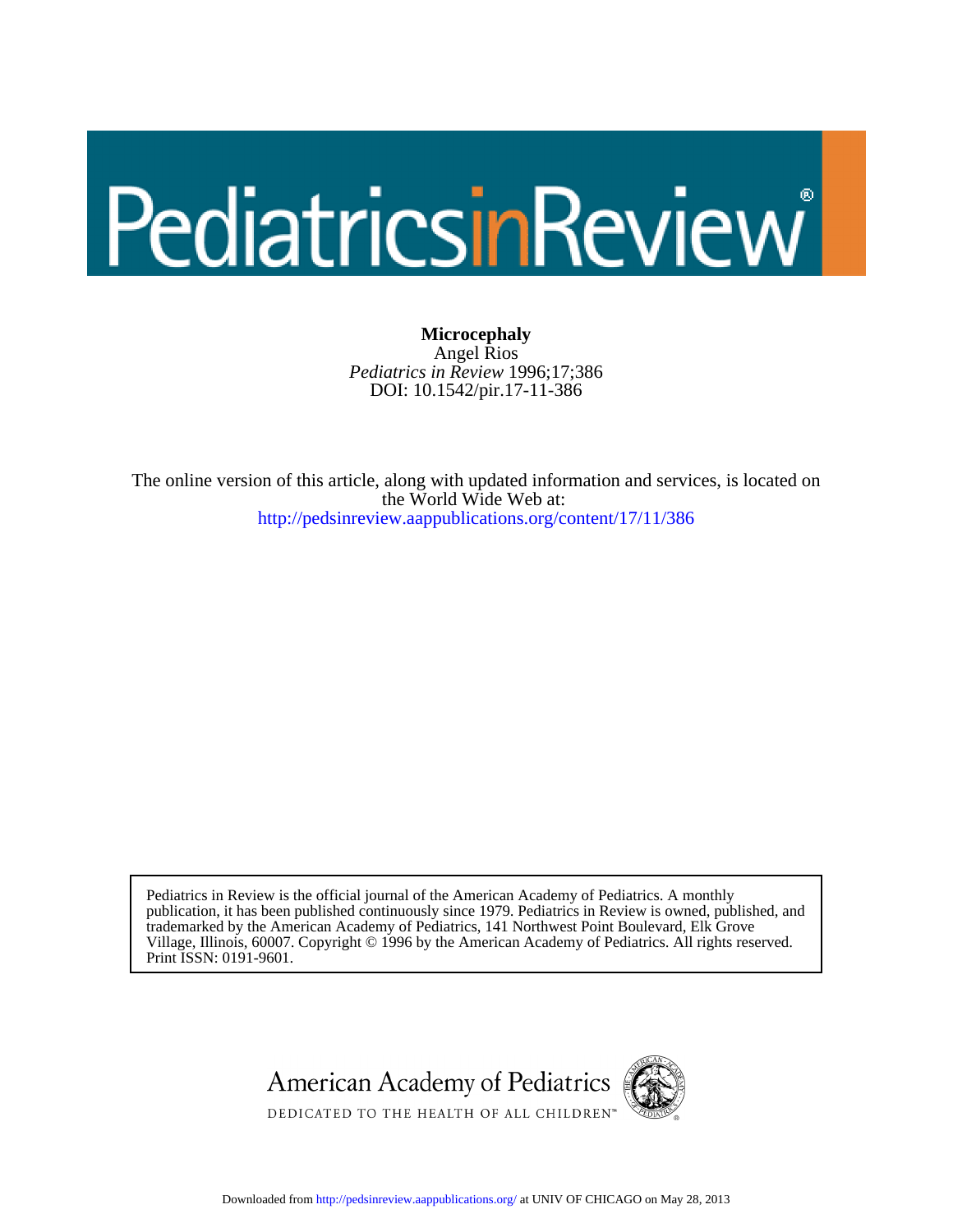**Low-of-Contract Construction**<br>low-osmolality and nonionic agents,<br>which are much closer in osmolality Now-osmolality and nonionic agents,<br>which are much closer in osmolality<br>to serum, have been developed. to serve the serves of the serves of the serves of the served of the served of the served of the served of the served of the served of the served of the served of the served of the served of the served of the served of the w-osmolality and nonionic agents,<br>nich are much closer in osmolality<br>serum, have been developed.<br>Katayama et al prospectively com<br>red the rates of adverse reactions

have-osmolality and nonionic agents,<br>which are much closer in osmolality and<br>to serum, have been developed. fou<br>Katayama et al prospectively com-<br>pared the rates of adverse reactions in who<br>337,647 patients receiving eithe which are much closer in osmolality<br>to serum, have been developed.<br>Katayama et al prospectively com-<br>pared the rates of adverse reactions in<br>337,647 patients receiving either low-<br>or high-osmolality contrast media. to serum, have been developed.<br>Katayama et al prospectively con<br>pared the rates of adverse reactions<br>337,647 patients receiving either loo<br>or high-osmolality contrast media.<br>The overall incidence of reaction in Katayama et al prospectively com-<br>pared the rates of adverse reactions in<br>337,647 patients receiving either low-<br>or high-osmolality contrast media.<br>The overall incidence of reaction in<br>those who received low-osmolality<br>si 337,647 patients receiving either low-<br>or high-osmolality contrast media.<br>The overall incidence of reaction in<br>those who received low-osmolality<br>contrast media (LOCM) was only 337,647 patients receiving either low-<br>or high-osmolality contrast media.<br>The overall incidence of reaction in<br>those who received low-osmolality<br>contrast media (LOCM) was only<br>3.1%, compared with 12.7% in those or high-osmolality contrast media.<br>The overall incidence of reaction in<br>those who received low-osmolality<br>contrast media (LOCM) was only<br>3.1%, compared with 12.7% in those<br>who received high-osmolality con-The overall incidence of reaction is<br>those who received low-osmolality<br>contrast media (LOCM) was only<br>3.1%, compared with 12.7% in tho<br>who received high-osmolality con-<br>trast media (HOCM). Moreover, a those who received low-osmolality<br>contrast media (LOCM) was only<br>3.1%, compared with 12.7% in those<br>who received high-osmolality con-<br>trast media (HOCM). Moreover, a<br>lower incidence of reactions was contrast media (LOCM) was only<br>3.1%, compared with 12.7% in those<br>who received high-osmolality con-<br>trast media (HOCM). Moreover, a<br>lower incidence of reactions was<br>observed with LOCM in each sub-3.1%, compared with 12.7% in the<br>who received high-osmolality con-<br>trast media (HOCM). Moreover, a<br>lower incidence of reactions was<br>observed with LOCM in each sub-<br>group, categorized by severity of who received high-osmolality contrast media (HOCM). Moreover, a<br>lower incidence of reactions was<br>observed with LOCM in each sub-<br>group, categorized by severity of<br>reaction, age of patient, and presence trast media (HOCM). Moreover, a<br>lower incidence of reactions was<br>observed with LOCM in each sub-<br>group, categorized by severity of<br>reaction, age of patient, and presence<br>of underlying risk factors. The reason lower incidence of reactions was<br>
observed with LOCM in each sub-<br>
group, categorized by severity of<br>
reaction, age of patient, and presence<br>
of underlying risk factors. The reason<br>
HOCM continues to be used at all<br>
re observed with LOCM in each subgroup, categorized by severity of<br>reaction, age of patient, and presence<br>of underlying risk factors. The reasor<br>HOCM continues to be used at all<br>today is the much higher cost of group, categorized by severity of<br>reaction, age of patient, and presence<br>of underlying risk factors. The reaso<br>HOCM continues to be used at all<br>today is the much higher cost of<br>LOCM. **LOCM.** of underlying risk factors. The reason<br>HOCM continues to be used at all<br>today is the much higher cost of<br>LOCM.<br>The effect of steroid pretreatment<br>on the incidence of contrast reactions

**IDENTS IS THE MUCH AT LOCM.**<br>
The effect of sterm<br>
on the incidence of<br> **IN BRIEF**<br> **Microcenhal** 

## **Microcephaly**

- **Head Circumference from Birth to Eighteen**<br> **Head Circumference from Birth to Eighteen**<br>
Years: Practical Composite<br>
International and Interracial Graphs. **International and Interracial Graphs.**<br>
International and Interracial Graphs.<br>
Nellhaus G. *Pediatrics.*<br>
1968;41:106-114<br> **Head Circumference Charts Updated.**<br>
Ounsted M, Moar VA, Scott A. Arch Dis
- International and Interracial Graphs.<br>
Nellhaus G. *Pediatrics*.<br>
1968;41:106–114<br>
Head Circumference Charts Updated.<br>
Ounsted M, Moar VA, Scott A. *Arch Dis*<br> *Child.* 1985;60:936–939<br>
The Clinical Significance of "Measur
- **The Clinical Significance of Significance Of Significance Of Significance of the Clusted M, Moar VA, Scott A. Arch Displement**<br> **Child. 1985;60:936–939**<br> **Child. 1985;60:936–939**<br> **The Clinical Significance of "Measuremen** Ounsted M, Moar VA, Scot<br>*Child.* 1985;60:936–939<br>**Microcephaly."** Avery GB<br>**Microcephaly."** Avery GB<br>Lodge A. Am J Dis Child.<br>1972;123:214–217 Incorpor Microcephaly." Avery GB, Meneses L,<br>Lodge A. Am J Dis Child.<br>1972;123:214–217<br>Microcephaly is characterized by a<br>head circumference that is below the

Lodge A. Am J Dis Child.<br>
1972;123:214–217<br>
Microcephaly is characterized by a<br>
head circumference that is below the<br>
normal range. The diagnosis is made 1972;123:214–217<br>
Microcephaly is characterized by a<br>
head circumference that is below the<br>
normal range. The diagnosis is made<br>
by measuring the largest circumfer-Microcephaly is characterized b<br>head circumference that is belov<br>normal range. The diagnosis is is<br>by measuring the largest circum<br>ence of the head, using the glab Microcephaly is characterized by a<br>head circumference that is below the<br>normal range. The diagnosis is made<br>by measuring the largest circumfer-<br>ence of the head, using the glabella<br>and the occipital protuberance as refhead circumference that is below the<br>normal range. The diagnosis is made<br>by measuring the largest circumfer-<br>ence of the head, using the glabella<br>and the occipital protuberance as ref-<br>erence points. normal range. The diagnosis is made<br>by measuring the largest circumfer-<br>ence of the head, using the glabella<br>and the occipital protuberance as ref-<br>erence points.<br>Head circumference reflects brain<br>volume, with a small skul measuring the largest circumfer-<br>
e of the head, using the glabella<br>
d the occipital protuberance as ref-<br>
nce points.<br>
Head circumference reflects brain<br>
tiume, with a small skull usually

ence of the head, using the glabella<br>and the occipital protuberance as ref-<br>erence points.<br>Head circumference reflects brain<br>volume, with a small skull usually<br>reflecting a small brain. Furthermore, and the occipital protuberance as ref<br>erence points.<br>Head circumference reflects brain<br>volume, with a small skull usually<br>reflecting a small brain. Furthermore<br>the smaller the head, the less likely erence points.<br>
Head circumference reflects brain<br>
volume, with a small skull usually<br>
reflecting a small brain. Furthermore,<br>
the smaller the head, the less likely<br>
that intelligence will be normal. Head circumference reflects b<br>volume, with a small skull usuall<br>reflecting a small brain. Furthern<br>the smaller the head, the less like<br>that intelligence will be normal.<br>Avery et al reported that the incivolume, with a small skull usuall<br>reflecting a small brain. Furthern<br>the smaller the head, the less like<br>that intelligence will be normal.<br>Avery et al reported that the inci-<br>dence of moderate-to-severe mer reflecting a small brain. Furthermore,<br>the smaller the head, the less likely<br>that intelligence will be normal.<br>Avery et al reported that the inci-<br>dence of moderate-to-severe mental<br>retardation among infants who have a the smaller the head, the less likely<br>that intelligence will be normal. life<br>Avery et al reported that the inci-<br>dence of moderate-to-severe mental<br>retardation among infants who have a mo<br>head circumference from 2 to 3 st that intelligence will be normal.<br>Avery et al reported that the inci-<br>dence of moderate-to-severe mental<br>retardation among infants who have<br>head circumference from 2 to 3 stan-<br>dard deviations (SD) below the mea Avery et al reported that the inci-<br>dence of moderate-to-severe mental<br>retardation among infants who have a<br>head circumference from 2 to 3 stan-<br>dard deviations (SD) below the mean<br>is 33%, while among infants who<br>of dence of moderate-to-severe mental<br>retardation among infants who have a<br>head circumference from 2 to 3 stan-<br>dard deviations (SD) below the mean<br>is 33%, while among infants who<br>have a head circumference more than retardation among infants who have a<br>head circumference from 2 to 3 stan-<br>dard deviations (SD) below the mean<br>is 33%, while among infants who<br>have a head circumference more than<br>3 SD below the mean, the incidence head circumference from 2 to 3 stan-<br>dard deviations (SD) below the mean<br>is 33%, while among infants who<br>have a head circumference more than<br>3 SD below the mean, the incidence<br>is 62%. Thus, measurement of head dard deviations (SD) below the mean<br>is 33%, while among infants who<br>have a head circumference more than<br>3 SD below the mean, the incidence<br>is 62%. Thus, measurement of head<br>circumference is a useful and readily is 33%, while among infants who<br>have a head circumference more than<br>3 SD below the mean, the incidence<br>is 62%. Thus, measurement of head<br>circumference is a useful and readily<br>i

has been studied with both LOCM ion, rendering the radiologic study<br>and HOCM. Lasser and coworkers nondiagnostic. Moreover, vomiting found an overall reduction in the rate Found an overall reduction in the rate of reactions for both types of agent in the rate of reactions for both types of agent has been studied with both LOCM<br>and HOCM. Lasser and coworkers<br>found an overall reduction in the rate<br>of reactions for both types of agent<br>when steroids were given 12 to has been studied with both LOCM<br>and HOCM. Lasser and coworkers<br>found an overall reduction in the rate<br>of reactions for both types of agent<br>when steroids were given 12 to<br>24 hours in advance. Wolf et al comand HOCM. Lasser and coworkers<br>found an overall reduction in the rat<br>of reactions for both types of agent<br>when steroids were given 12 to<br>24 hours in advance. Wolf et al com<br>pared the rates of reactions in those found an overall reduction in the rate<br>of reactions for both types of agent<br>when steroids were given 12 to<br>24 hours in advance. Wolf et al com-<br>pared the rates of reactions in those<br>receiving HOCM with and without of reactions for both types of agent<br>when steroids were given 12 to<br>24 hours in advance. Wolf et al com<br>pared the rates of reactions in those<br>receiving HOCM with and without<br>steroid pretreatment. Additionally, when steroids were given 12 to<br>24 hours in advance. Wolf et al co<br>pared the rates of reactions in tho<br>receiving HOCM with and witho<br>steroid pretreatment. Additionally<br>they looked at the incidence of re 24 hours in advance. Wolf et al com<br>pared the rates of reactions in those<br>receiving HOCM with and without<br>steroid pretreatment. Additionally,<br>they looked at the incidence of reac<br>tions occurring in those receiving pared the rates of reactions in those<br>receiving HOCM with and without<br>steroid pretreatment. Additionally,<br>they looked at the incidence of reac-<br>tions occurring in those receiving<br>HOCM with steroid pretreatment steroid pretreatment. Additionally,<br>they looked at the incidence of rea<br>tions occurring in those receiving<br>HOCM with steroid pretreatment<br>compared with those receiving steroid pretreatment. Additionally,<br>they looked at the incidence of rea<br>tions occurring in those receiving<br>HOCM with steroid pretreatment<br>compared with those receiving<br>LOCM and no pretreatment. The r. **LOCM and The incidence of reactions occurring in those receiving**<br> **LOCM with steroid pretreatment** time<br> **LOCM and no pretreatment.** The rate<br> **LOCM and no pretreatment.** The rate the of reactions was reduced when tions occurring in those receiving<br>HOCM with steroid pretreatment<br>compared with those receiving<br>LOCM and no pretreatment. The rat<br>of reactions was reduced when<br>steroids were given before HOCM. HOCM with steroid pretreatment<br>compared with those receiving<br>LOCM and no pretreatment. The rat<br>of reactions was reduced when<br>steroids were given before HOCM.<br>However, an even lower rate of reac compared with those receiving<br>LOCM and no pretreatment. The rat<br>of reactions was reduced when<br>steroids were given before HOCM.<br>However, an even lower rate of reac<br>tions was seen in patients who LOCM and no pretreatment. The rat<br>of reactions was reduced when<br>steroids were given before HOCM.<br>However, an even lower rate of reac<br>tions was seen in patients who<br>received LOCM alone. of reactions was reduced<br>steroids were given befo<br>However, an even lower<br>tions was seen in patient<br>received LOCM alone.<br>In the pediatric popula Proids were given before HOCM.<br>
Divever, an even lower rate of reac-<br>
In the pediatric population, factors<br>
In the pediatric population, factors<br>
her than statistical likelihood need

However, an even lower rate of reactions was seen in patients who<br>received LOCM alone.<br>In the pediatric population, factors  $\overrightarrow{A}$ <br>other than statistical likelihood need  $\overrightarrow{A}$ <br>to be addressed. Any reaction causing  $\$ tions was seen in patients who<br>received LOCM alone. <br>In the pediatric population, factors <br> $A$ <br>other than statistical likelihood need<br>to be addressed. Any reaction causing  $B$ <br>distress to a child may result in moreceived LOCM alone.<br>In the pediatric population, factor<br>other than statistical likelihood need<br>to be addressed. Any reaction causin<br>distress to a child may result in mo-

tion, rendering the radiologic study non, rendering the radiologic study<br>nondiagnostic. Moreover, vomiting<br>poses an increased risk of aspiration poses an increase and increased risk of aspiration<br>poses an increased risk of aspiration<br>in young patients, particularly when tion, rendering the radiologic study<br>nondiagnostic. Moreover, vomiting<br>poses an increased risk of aspiration<br>in young patients, particularly when<br>they have been sedated. tion, rendering the radio<br>nondiagnostic. Moreove<br>poses an increased risk of<br>in young patients, partic<br>they have been sedated.<br>In summary, the use of mary, volutions, volutions, volutions, asses an increased risk of aspiration<br> **In** young patients, particularly when<br>
ey have been sedated.<br> **In summary, the use of intravenous**<br>
dinated contrast during radiologic

in young patients, particularly when<br>they have been sedated.<br>In summary, the use of intravenous<br>iodinated contrast during radiologic<br>examination can be accompanied by a<br>variety of adverse reactions with mulexamination can be accompanied by a they have been sedated.<br>In summary, the use of intravenous<br>iodinated contrast during radiologic<br>examination can be accompanied by a<br>variety of adverse reactions with mul-<br>tifactorial etiology. In those who are In summary, the use of intravenous<br>iodinated contrast during radiologic<br>examination can be accompanied by a<br>variety of adverse reactions with mul-<br>tifactorial etiology. In those who are<br>at higher risk, the likelihood of re iodinated contrast during radiologic<br>examination can be accompanied by<br>variety of adverse reactions with m<br>tifactorial etiology. In those who are<br>at higher risk, the likelihood of reac<br>tion can be decreased through use o examination can be accompanied by a<br>variety of adverse reactions with mul-<br>tifactorial etiology. In those who are<br>at higher risk, the likelihood of reac-<br>tion can be decreased through use of<br>low-osmolality, nonionic contra variety of adverse reactions with mul-<br>tifactorial etiology. In those who are<br>at higher risk, the likelihood of reac-<br>tion can be decreased through use of<br>low-osmolality, nonionic contrast and<br>through pretreatment with ste tifactorial etiology. In those who are<br>at higher risk, the likelihood of reac-<br>tion can be decreased through use of<br>low-osmolality, nonionic contrast and<br>through pretreatment with steroids<br>and antihistamines. at higher risk, the<br>tion can be decre:<br>low-osmolality, n<br>through pretreatm<br>and antihistamine *Jow-osmolality, nonionic comprome through pretreatment with stand antihistamines.*<br>*Jeffrey Farkas, MD*<br>*Melissa S. Liebling, MD* 

*Meliongh pretreatment with steroid*<br>*Melissa S. Liebling, MD*<br>*Melissa S. Liebling, MD*<br>*Melissa S. Liebling, MD*<br>*Henry A. Pritzker, MD* and antihistamines.<br>*Jeffrey Farkas, MD<br>Melissa S. Liebling, MD<br>Henry A. Pritzker, MD<br>Albert Einstein College of Medi Jeffrey Farkas, MD<br>Melissa S. Liebling, MD<br>Henry A. Pritzker, MD<br>Albert Einstein College of Medicine<br>Montefiore Medical Center Jeffrey Farkas, MD<br>Melissa S. Liebling, MD<br>Henry A. Pritzker, MD<br>Albert Einstein College of Mec<br>Montefiore Medical Center<br>Bronx, NY Melissa S. Lieblii<br>Henry A. Pritzker<br>Albert Einstein C<br>Montefiore Media<br>Bronx, NY* 

obtainable means of evaluating the<br>neurologic status of a newborn. obtainable means of evaluating<br>neurologic status of a newborn.<br>However, this measurement is n obtainable means of evaluating the<br>neurologic status of a newborn.<br>However, this measurement is not<br>reliable in infants who have abnorobtainable means of evaluating t<br>neurologic status of a newborn.<br>However, this measurement is no<br>reliable in infants who have abnor<br>mally shaped heads, as with cran obtainable means of evaluating t<br>neurologic status of a newborn.<br>However, this measurement is no<br>reliable in infants who have abno<br>mally shaped heads, as with cran-<br>iosynostosis. Nor is microcephal neurologic status of a newborn.<br>However, this measurement is not<br>reliable in infants who have abnor-<br>mally shaped heads, as with cran-<br>iosynostosis. Nor is microcephaly<br>always associated with mental retar-However, this measurement is not<br>reliable in infants who have abnor-<br>mally shaped heads, as with cran-<br>iosynostosis. Nor is microcephaly<br>always associated with mental retar-<br>dation; exceptions include familial reliable in infants who have abnor-<br>mally shaped heads, as with cran-<br>iosynostosis. Nor is microcephaly<br>always associated with mental retar-<br>dation; exceptions include familial<br>small heads and growth retardation mally shaped heads, as with cran-<br>iosynostosis. Nor is microcephaly<br>always associated with mental retar-<br>dation; exceptions include familial<br>small heads and growth retardation<br>secondary to physiologic disturalways associated with mental retar-<br>dation; exceptions include familial<br>small heads and growth retardation<br>secondary to physiologic distur-<br>bances such as malabsorption or con<br>genital heart disease. always associated with mental retar-<br>dation; exceptions include familial<br>small heads and growth retardation<br>secondary to physiologic distur-<br>bances such as malabsorption or con-<br>genital heart disease. secondary to physiologic distur-<br>bances such as malabsorption or co<br>genital heart disease.<br>Nellhaus set the standard graphs<br>for the normal term newborn head all heads and growth retardation<br>condary to physiologic distur-<br>nces such as malabsorption or con-<br>ital heart disease.<br>Nellhaus set the standard graphs<br>the normal term newborn head

secondary to physiologic distur-<br>bances such as malabsorption or con-<br>genital heart disease.<br>Nellhaus set the standard graphs<br>for the normal term newborn head<br>circumference in 1968. Head circumbances such as malabsorption or consider<br>genital heart disease.<br>Nellhaus set the standard graph<br>for the normal term newborn head<br>circumference in 1968. Head circu<br>ference differs slightly between ma genital heart disease.<br>
Nellhaus set the standard graphs<br>
for the normal term newborn head<br>
circumference in 1968. Head circum-<br>
ference differs slightly between male<br>
and female infants at birth, with<br>
s Nellhaus set the standard graphs<br>for the normal term newborn head<br>circumference in 1968. Head circum-<br>ference differs slightly between male<br>and female infants at birth, with<br>means of 35 cm and 34 cm, respecfor the normal term newborn hea<br>circumference in 1968. Head circ<br>ference differs slightly between i<br>and female infants at birth, with<br>means of 35 cm and 34 cm, respectively. At birth, the brain has circumference in 1968. Head circ<br>ference differs slightly between r<br>and female infants at birth, with<br>means of 35 cm and 34 cm, respe<br>tively. At birth, the brain has<br>achieved approximately 25% and and female infants at birth, with<br>means of 35 cm and 34 cm, respec-<br>tively. At birth, the brain has<br>achieved approximately  $25\%$  and at<br>1 year of age about 75% of its adult volume. During the first 3 months of means of 35 cm and 34 cm, respec-<br>tively. At birth, the brain has<br>achieved approximately 25% and at<br>1 year of age about 75% of its adult<br>volume. During the first 3 months of<br>life, the head should grow at a rate of tively. At birth, the brain has<br>achieved approximately 25% and at<br>1 year of age about 75% of its adult<br>volume. During the first 3 months of<br>life, the head should grow at a rate of<br>2 cm/mon, from 4 to 6 months of life achieved approximately 25% and at<br>1 year of age about 75% of its adult<br>volume. During the first 3 months of<br>ife, the head should grow at a rate of<br>2 cm/mon, from 4 to 6 months of life<br>at 1 cm/mon, and from 6 to 12 1 year of age about 75% of its adult<br>volume. During the first 3 months of<br>life, the head should grow at a rate of<br> $2 \text{ cm}/\text{mon}$ , from 4 to 6 months of life<br>at 1 cm/mon, and from 6 to 12<br>months at 0.5 cm/mon. This growth volume. During the first 3 months of<br>life, the head should grow at a rate of<br>2 cm/mon, from 4 to 6 months of life<br>at 1 cm/mon, and from 6 to 12<br>months at 0.5 cm/mon. This growth<br>pattern results in a mean head cir-2 cm/mon, from 4 to 6 months of life<br>at 1 cm/mon, and from 6 to 12<br>months at 0.5 cm/mon. This growth<br>pattern results in a mean head cir-<br>cumference of about 46 cm at 1 year<br>of age. 2 cm/mon, from 4 to 6 months of life<br>at 1 cm/mon, and from 6 to 12<br>months at 0.5 cm/mon. This growth<br>pattern results in a mean head cir-<br>cumference of about 46 cm at 1 year<br>of age. at 1 cm/n<br>months a<br>pattern re<br>cumferen<br>of age.<br>A head Inths at 0.5 cm/mon. This growth<br>tern results in a mean head cir-<br>mference of about 46 cm at 1 year<br>age.<br>A head circumference 3 SD or<br>pre below the mean is the generally

pattern results in a mean head cir-<br>cumference of about 46 cm at 1 year<br>of age.<br>A head circumference 3 SD or<br>more below the mean is the generally<br>accepted criterion for identifying cumference of about 46 cm at 1 year<br>of age.<br>A head circumference 3 SD or<br>more below the mean is the generall<br>accepted criterion for identifying<br>infants who have microcephaly. To of age.<br>
A head circumference 3 SD or<br>
more below the mean is the generally<br>
accepted criterion for identifying<br>
infants who have microcephaly. To

set 2 SD below the mean as the cutoff<br>would define 2.5% of the population set 2 SD below the mean as the cutoff<br>would define 2.5% of the population<br>as microcephalic; 3 SD is more in set 2 SD below the mean as the cutoff<br>would define 2.5% of the population<br>as microcephalic; 3 SD is more in<br>keeping with the estimated incidence set 2 SD below the mean as the cutoff<br>would define 2.5% of the population<br>as microcephalic; 3 SD is more in<br>keeping with the estimated incidence<br>of 1 to 2 cases per 1000 deliveries. set 2 SD below the mean as the cu<br>would define 2.5% of the populaties<br>as microcephalic; 3 SD is more in<br>keeping with the estimated incider<br>of 1 to 2 cases per 1000 deliveries.<br>Factors that can interfere with uld define 2.5% of the population<br>microcephalic; 3 SD is more in<br>pping with the estimated incidence<br>1 to 2 cases per 1000 deliveries.<br>Factors that can interfere with<br>curate measurement of head cir-

as microcephalic; 3 SD is more in<br>keeping with the estimated inciden<br>of 1 to 2 cases per 1000 deliveries.<br>Factors that can interfere with<br>accurate measurement of head cir-<br>cumference include scalp edema, keeping with the estimated incider<br>of 1 to 2 cases per 1000 deliveries<br>Factors that can interfere with<br>accurate measurement of head cir-<br>cumference include scalp edema,<br>cephalohematoma, and molding; Factors that can interfere with<br>accurate measurement of head cir-<br>cumference include scalp edema,<br>cephalohematoma, and molding;<br>measurement may be unreliable ur<br>the third or fourth day of life. Of measurement may be unreliable until accurate measurement of head cir-<br>cumference include scalp edema,<br>cephalohematoma, and molding;<br>measurement may be unreliable until<br>the third or fourth day of life. Of<br>importance, too, is the influence of cumference include scalp edema,<br>cephalohematoma, and molding;<br>measurement may be unreliable until<br>the third or fourth day of life. Of<br>importance, too, is the influence of<br>skull shape on head circumference. cephalohematoma, and molding;<br>measurement may be unreliable v<br>the third or fourth day of life. Of<br>importance, too, is the influence<br>skull shape on head circumference<br>Circular skulls can accommodate measurement may be unreliable until<br>the third or fourth day of life. Of<br>importance, too, is the influence of<br>skull shape on head circumference.<br>Circular skulls can accommodate a<br>normal intracranial volume within a the third or fourth day of life. Of<br>importance, too, is the influence of<br>skull shape on head circumference.<br>Circular skulls can accommodate a<br>normal intracranial volume within a<br>smaller head circumference than can skull shape on head circumference.<br>Circular skulls can accommodate a<br>normal intracranial volume within a<br>smaller head circumference than can<br>skulls that have a large occipital-<br>frontal diameter. skull shape on head circumfer<br>Circular skulls can accommo<br>normal intracranial volume w<br>smaller head circumference t<br>skulls that have a large occipi<br>frontal diameter. Circular skulls can<br>normal intracrani<br>smaller head circ<br>skulls that have a<br>frontal diameter.<br>Microcephaly rmal intracranial volume within a<br>aller head circumference than can<br>ulls that have a large occipital-<br>ntal diameter.<br>Microcephaly can be divided into<br>o categories: congenital and

smaller head circumference than can<br>skulls that have a large occipital-<br>frontal diameter.<br>Microcephaly can be divided into<br>two categories: congenital and<br>acquired. Congenital microcephaly, skulls that have a large occipital-<br>frontal diameter.<br>Microcephaly can be divided in<br>two categories: congenital and<br>acquired. Congenital microcephal<br>resulting from anomalous induction frontal diameter.<br>
Microcephaly can be divided into<br>
two categories: congenital and<br>
acquired. Congenital microcephaly,<br>
resulting from anomalous induction<br>
and migration of brain tissue, can be Microcephaly can be divided into<br>two categories: congenital and<br>acquired. Congenital microcephaly,<br>resulting from anomalous induction<br>and migration of brain tissue, can be<br>associated with chromosomal abnortwo categories: congenital and<br>acquired. Congenital microcephaly,<br>resulting from anomalous induction<br>and migration of brain tissue, can be<br>associated with chromosomal abnor-<br>malities, autosomal recessive disor-<br>ders, trans resulting from anomalous induction resulting from anomalous induction<br>and migration of brain tissue, can be<br>associated with chromosomal abnor-<br>malities, autosomal recessive disor-<br>ders, transplacentally transmitted<br>infections, prenatal exposure to drug infections, prenatal exposure to drugs<br>and toxins, and maternal phenylke-<br>tonuria. The forebrain is affected malities, autosomal recessive disormalities, autosomal recessive disor-<br>ders, transplacentally transmitted<br>infections, prenatal exposure to drugs<br>and toxins, and maternal phenylke-<br>tonuria. The forebrain is affected<br>most severely, leading to characterisders, transplacentally transmitted<br>infections, prenatal exposure to c<br>and toxins, and maternal phenylk<br>tonuria. The forebrain is affected<br>most severely, leading to charact<br>tic features that include a sloping infections, prenatal exposure to drugs<br>and toxins, and maternal phenylke-<br>tonuria. The forebrain is affected<br>most severely, leading to characteris-<br>tic features that include a sloping<br>forehead and a small anterior and toxins, and maternal pheny<br>tonuria. The forebrain is affecte<br>most severely, leading to charactic features that include a slopin<br>forehead and a small anterior<br>fontanelle. Another related abn tonuria. The forebrain is affected<br>most severely, leading to characte<br>tic features that include a sloping<br>forehead and a small anterior<br>fontanelle. Another related abnorr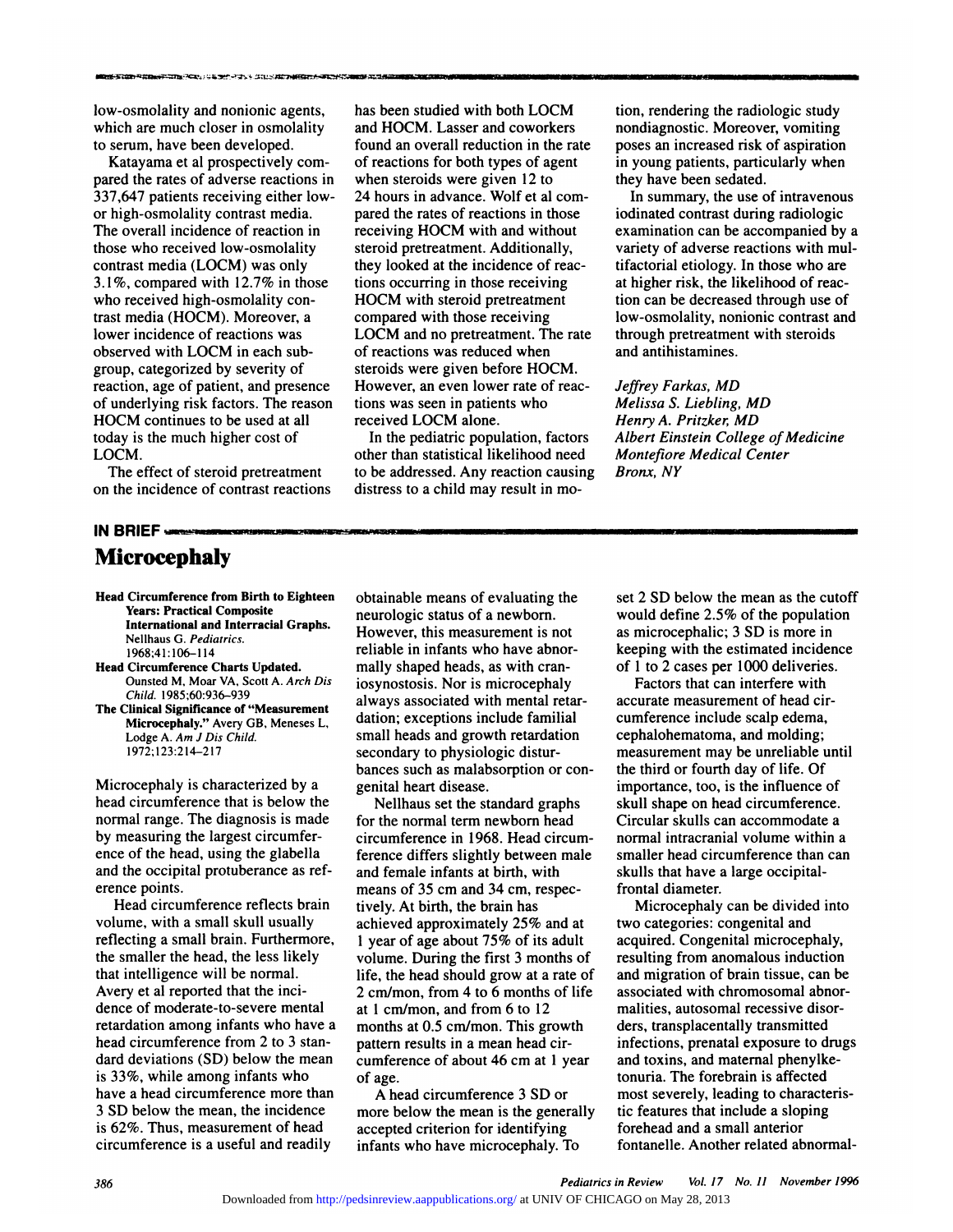ity may be lissencephaly, the absence<br>of cerebral convolutions, which is a ity may be lissencephaly, the absence<br>of cerebral convolutions, which is a<br>hallmark of Miller-Dieker syndrome ity may be lissencephaly, the absence<br>of cerebral convolutions, which is a<br>hallmark of Miller-Dieker syndrome<br>and is associated with defects of the ity may be lissencephaly, the absence<br>of cerebral convolutions, which is a<br>hallmark of Miller-Dieker syndrome<br>and is associated with defects of the<br>short arm of chromosome 13. Either of cerebral convolutions, which is a<br>hallmark of Miller-Dieker syndrome<br>and is associated with defects of the<br>short arm of chromosome 13. Either<br>macrogyria, characterized by broad gyri and shallow sulci, or polymicrohallmark of Miller-Dieker syndro<br>and is associated with defects of<br>short arm of chromosome 13. Eit<br>macrogyria, characterized by bro<br>gyri and shallow sulci, or polymi<br>gyria also can be associated with and is associated with defects of the<br>short arm of chromosome 13. Either<br>macrogyria, characterized by broad<br>gyri and shallow sulci, or polymicro-<br>gyria also can be associated with con-<br>genital microcephaly. short arm of chromo<br>macrogyria, charact<br>gyri and shallow sul<br>gyria also can be ass<br>genital microcephal<br>Acquired microc crogyria, characterized by broad<br>
ri and shallow sulci, or polymicro-<br>
ria also can be associated with con-<br>
intal microcephaly.<br>
Acquired microcephaly may result<br>
m infection late in the third

gyri and shallow sulci, or polymicrol<br>gyria also can be associated with co<br>genital microcephaly.<br>Acquired microcephaly may resu<br>from infection late in the third<br>trimester or during the perinatal per genital microcephaly.<br>Acquired microcephaly may result<br>from infection late in the third<br>trimester or during the perinatal peri-<br>od. from perinatal hypoxic-ischemic penital microcephaly.<br>Acquired microcephaly may resu<br>from infection late in the third<br>trimester or during the perinatal peri<br>od, from perinatal hypoxic-ischemic<br>insults, or from metabolic derange-Acquired microcephaly may<br>from infection late in the third<br>trimester or during the perinatal<br>od, from perinatal hypoxic-ische<br>insults, or from metabolic deran<br>ments such as hypothyroidism o from infection late in the third<br>trimester or during the perinatal peri-<br>od, from perinatal hypoxic-ischemic<br>insults, or from metabolic derange-<br>ments such as hypothyroidism or<br>aminoaciduria. In such infants the trimester or during the perinatal peri-<br>od, from perinatal hypoxic-ischemic<br>insults, or from metabolic derange-<br>ments such as hypothyroidism or<br>aminoaciduria. In such infants the<br>head circumference is normal at od, from perinatal hypoxic-ischemic<br>insults, or from metabolic derange-<br>ments such as hypothyroidism or<br>aminoaciduria. In such infants the<br>head circumference is normal at<br>birth; their microcephaly, resulting ments such as hypothyroidism or<br>aminoaciduria. In such infants the<br>head circumference is normal at<br>birth; their microcephaly, resulting<br>from postnatal impairment of brain ments such as hypothyroidism or<br>aminoaciduria. In such infants the<br>head circumference is normal at<br>birth; their microcephaly, resulting<br>from postnatal impairment of brain<br>growth, becomes apparent after sevaminoaciduria. In such infants the<br>head circumference is normal at<br>birth; their microcephaly, resulting<br>from postnatal impairment of brain<br>growth, becomes apparent after sev-<br>eral months. head circumf<br>birth; their m<br>from postnat:<br>growth, beco<br>eral months.<br>Any child th; their microcephaly, resulting<br>m postnatal impairment of brain<br>wwth, becomes apparent after sev-<br>l months.<br>Any child identified as having<br>crocephaly deserves a thorough

from postnatal impairment of brain<br>growth, becomes apparent after sev-<br>eral months.<br>Any child identified as having<br>microcephaly deserves a thorough<br>evaluation, beginning with serologic growth, becomes apparent after sev-<br>eral months.<br>Any child identified as having<br>microcephaly deserves a thorough<br>evaluation, beginning with serologic<br>studies, as well as appropriate culeral months.<br>Any child identified as having<br>microcephaly deserves a thorough<br>evaluation, beginning with serolog<br>studies, as well as appropriate cul-<br>tures, for TORCH infections and Any child identified as having<br>microcephaly deserves a thorough<br>evaluation, beginning with serologic<br>studies, as well as appropriate cul-<br>tures, for TORCH infections and<br>syphilis. Such transplacentally transmicrocephaly deserves a thorough<br>evaluation, beginning with serologi<br>studies, as well as appropriate cul-<br>tures, for TORCH infections and<br>syphilis. Such transplacentally tran<br>mitted infections also may make evaluation, beginning with serologic<br>studies, as well as appropriate cul-<br>tures, for TORCH infections and<br>syphilis. Such transplacentally trans-<br>mitted infections also may make<br>themselves apparent by other typical tures, for TORCH infections and<br>syphilis. Such transplacentally trans-<br>mitted infections also may make<br>themselves apparent by other typical<br>abnormalities, including petechiae, tures, for TORCH infections and<br>syphilis. Such transplacentally tran<br>mitted infections also may make<br>themselves apparent by other typic<br>abnormalities, including petechiae,<br>hepatosplenomegaly, chorioretiniti mitted infections also may make<br>themselves apparent by other typical<br>abnormalities, including petechiae,<br>hepatosplenomegaly, chorioretinitis,<br>and intracranial calcifications. Other

studies to consider, depending on the<br>clinical presentation, are computed c studies to consider, depending on the<br>clinical presentation, are computed<br>tomography, magnetic resonance<br>imaging, and metabolic screening. studies to consider, depending on<br>clinical presentation, are compute<br>tomography, magnetic resonance<br>imaging, and metabolic screening.<br>With dysmorphic features, chromo studies to consider, depending on<br>clinical presentation, are compute<br>tomography, magnetic resonance<br>imaging, and metabolic screening.<br>With dysmorphic features, chromo<br>mal analysis is worthwhile. clinical presentation, are comography, magnetic resolutionally signal metabolic scientist<br>imaging, and metabolic scientist<br>With dysmorphic features,<br>mal analysis is worthwhile<br>The prognosis for infat mography, magnetic resonance<br>aging, and metabolic screening.<br>th dysmorphic features, chromoso-<br>l analysis is worthwhile.<br>The prognosis for infants who<br>we microcephaly varies signifi-

imaging, and metabolic screenii<br>With dysmorphic features, chro<br>mal analysis is worthwhile.<br>The prognosis for infants w<br>have microcephaly varies sign<br>cantly, depending on the under With dysmorphic features, chromosomal analysis is worthwhile.<br>The prognosis for infants who<br>have microcephaly varies signifi-<br>cantly, depending on the underlying<br>cause. Those whose microcephaly is mal analysis is worthwhile. M<br>The prognosis for infants who<br>have microcephaly varies signifi-<br>cantly, depending on the underlying<br>cause. Those whose microcephaly is<br>part of a wider pattern of malforma-The prognosis for infants who<br>have microcephaly varies signif<br>cantly, depending on the underly<br>cause. Those whose microcepha<br>part of a wider pattern of malfor<br>tion, as with trisomies 13 and 8, have microcephaly varies signifi-<br>cantly, depending on the underlying<br>cause. Those whose microcephaly is<br>part of a wider pattern of malforma-<br>tion, as with trisomies 13 and 8, or<br>syndromes such as Meckel have a cantly, depending on the underlying<br>cause. Those whose microcephaly is<br>part of a wider pattern of malforma-<br>tion, as with trisomies 13 and 8, or<br>syndromes such as Meckel have a<br>poor prognosis. So, too, do infants part of a wider pattern of malforma-<br>tion, as with trisomies 13 and 8, or<br>syndromes such as Meckel have a<br>poor prognosis. So, too, do infants<br>whose brain growth has been part of a wider pattern of malform<br>tion, as with trisomies 13 and 8, or<br>syndromes such as Meckel have a<br>poor prognosis. So, too, do infants<br>whose brain growth has been<br>impaired by transplacental infection ition, as with trisomies 13 and 8, or<br>syndromes such as Meckel have a<br>poor prognosis. So, too, do infants<br>whose brain growth has been<br>impaired by transplacental infection.<br>In some situations, on the other syndromes such as Meckel have a<br>poor prognosis. So, too, do infants<br>whose brain growth has been<br>impaired by transplacental infection<br>In some situations, on the other<br>hand, damage to the brain and sub poor prognosis. So, too, do infants<br>whose brain growth has been<br>impaired by transplacental infectio<br>In some situations, on the other<br>hand, damage to the brain and sub-<br>sequent microcephaly can be mitiwhose brain growth has been<br>impaired by transplacental infecti<br>In some situations, on the other<br>hand, damage to the brain and sul<br>sequent microcephaly can be miti<br>gated or even prevented: Prompt impaired by transplacental infecti<br>In some situations, on the other<br>hand, damage to the brain and sul<br>sequent microcephaly can be miti<br>gated or even prevented: Prompt<br>and expeditious delivery of a fetu In some situations, on the other<br>hand, damage to the brain and sub-<br>sequent microcephaly can be miti-<br>gated or even prevented: Prompt<br>and expeditious delivery of a fetus<br>in distress, aggressive management hand, damage to the brain and sub<br>sequent microcephaly can be miti-<br>gated or even prevented: Prompt<br>and expeditious delivery of a fetus<br>in distress, aggressive managemen<br>of maternal phenylketonuria, and sequent microcephaly can be miti-<br>gated or even prevented: Prompt<br>and expeditious delivery of a fetus<br>in distress, aggressive management<br>of maternal phenylketonuria, and<br>early identification of hypothyand expeditious delivery of a fetus<br>in distress, aggressive management<br>of maternal phenylketonuria, and<br>early identification of hypothyand expeditious delivery of a f<br>in distress, aggressive manage<br>of maternal phenylketonuria, a<br>early identification of hypothy<br>roidism with appropriate repla<br>ment therapy all can improve t in distress, aggressive management<br>of maternal phenylketonuria, and<br>early identification of hypothy-<br>roidism with appropriate replace-<br>ment therapy all can improve the<br>prognosis of an affected neonate of maternal phenylketonuria, and<br>early identification of hypothy-<br>roidism with appropriate replace-<br>ment therapy all can improve the<br>prognosis of an affected neonate<br>dramatically. Familiarity with the early identification of hypothy-<br>roidism with appropriate replace-<br>ment therapy all can improve the<br>prognosis of an affected neonate<br>dramatically. Familiarity with the<br>variety of etiologies that can conment therapy all can improve the<br>prognosis of an affected neonate<br>dramatically. Familiarity with the<br>variety of etiologies that can con-<br>tribute to microcephaly and early recognition of an abnormal pattern prognosis of an affected neonate<br>dramatically. Familiarity with the<br>variety of etiologies that can con-<br>tribute to microcephaly and early<br>recognition of an abnormal pattern<br>of head growth can make intervendramatically. Familiarity with t<br>variety of etiologies that can co<br>tribute to microcephaly and ear<br>recognition of an abnormal patt<br>of head growth can make interv

tions possible that will improve a<br>child's outcome. child's outcome.<br>Angel Rios, MD

## *Angel Riossible that will i*<br>*Angel Rios, MD***<br>***Albert Einstein College d Albert Einstein College of Medicine*<br>*Angel Rios, MD<br>Albert Einstein College of Medicine<br>Montefiore Medical Center* **child's outcome.<br>Angel Rios, MD<br>Albert Einstein College of Med<br>Montefiore Medical Center<br>Bronx, NY** Angel Rios, MD<br>Albert Einstein C<br>Montefiore Media<br>Bronx, NY **Comment:** Another College of Medicine<br>
September Conter Conter Conter Conter Content Content Content Content Content<br> **Comment:** Another congenital<br> **Comment:** Another congenital<br> **Comment:** Another congenital

*Montefiore Medical Center<br>Bronx, NY*<br>**Comment:** Another congenital<br>infection that, unfortunately, belongs<br>on Dr Rios' list is human immunode-**Bronx, NY**<br>Comment: Another congenita<br>infection that, unfortunately, belo<br>on Dr Rios' list is human immun<br>ficiency virus (HIV). In some int **Comment:** Another congenital<br>infection that, unfortunately, belongs<br>on Dr Rios' list is human immunode-<br>ficiency virus (HIV). In some inner<br>cities, HIV has become the most **Comment:** Another congenital<br>infection that, unfortunately, belong<br>on Dr Rios' list is human immunod<br>ficiency virus (HIV). In some inner<br>cities, HIV has become the most<br>common infectious agent causing on Dr Rios' list is human immunode-<br>ficiency virus (HIV). In some inner<br>cities, HIV has become the most<br>common infectious agent causing on Dr Rios' list is human immunode-<br>ficiency virus (HIV). In some inner<br>cities, HIV has become the most<br>common infectious agent causing<br>microcephaly. This is an instance in<br>which we have the opportunity, at ficiency virus (HIV). In some inner<br>cities, HIV has become the most<br>common infectious agent causing<br>microcephaly. This is an instance in<br>which we have the opportunity, at<br>best, to prevent disease and, at least, cities, HIV has become the most<br>common infectious agent causing<br>microcephaly. This is an instance in<br>which we have the opportunity, at<br>best, to prevent disease and, at least,<br>to improve outcome. Routinely offercommon infectious agent causing<br>microcephaly. This is an instance in<br>which we have the opportunity, at<br>best, to prevent disease and, at least<br>to improve outcome. Routinely offe<br>ing serologic testing to pregnant which we have the opportunity, at<br>best, to prevent disease and, at least,<br>to improve outcome. Routinely offer-<br>ing serologic testing to pregnant which we have the opportunity, at<br>best, to prevent disease and, at least,<br>to improve outcome. Routinely offer-<br>ing serologic testing to pregnant<br>women can make primary prevention<br>possible; treatment with zidovudine best, to prevent disease and, at least,<br>to improve outcome. Routinely offer-<br>ing serologic testing to pregnant<br>women can make primary prevention<br>possible; treatment with zidovudine<br>reduces mother-to-child transmission to improve outcome. Routinely offer-<br>ing serologic testing to pregnant<br>women can make primary prevention<br>possible; treatment with zidovudine<br>reduces mother-to-child transmission<br>of HIV by two thirds. For those chiling serologic testing to pregnant<br>women can make primary preventio<br>possible; treatment with zidovudine<br>reduces mother-to-child transmissio<br>of HIV by two thirds. For those chil-<br>dren born infected, early identificapossible; treatment with zidovudine<br>reduces mother-to-child transmission<br>of HIV by two thirds. For those chil-<br>dren born infected, early identificapossible; treatment with zidovudine<br>reduces mother-to-child transmission<br>of HIV by two thirds. For those chil-<br>dren born infected, early identifica-<br>tion with polymerase chain reaction<br>testing offers the chance for therapy reduces mother-to-child transmission<br>of HIV by two thirds. For those chil-<br>dren born infected, early identifica-<br>tion with polymerase chain reaction<br>testing offers the chance for therapy<br>with an expanding array of antiretr tion with polymerase chain reaction dren born infected, early identifica-<br>tion with polymerase chain reaction<br>testing offers the chance for therapy<br>with an expanding array of antiretro-<br>viral agents that can improve the<br>quality and length of life. tion with polymerase chain<br>testing offers the chance for<br>with an expanding array of<br>viral agents that can improv<br>quality and length of life. *Henry M. Adam, MD*<br>*Henry M. Adam, MD*<br>*Henry M. Adam, MD*<br>*Editor, In Brief* quality and length of life.